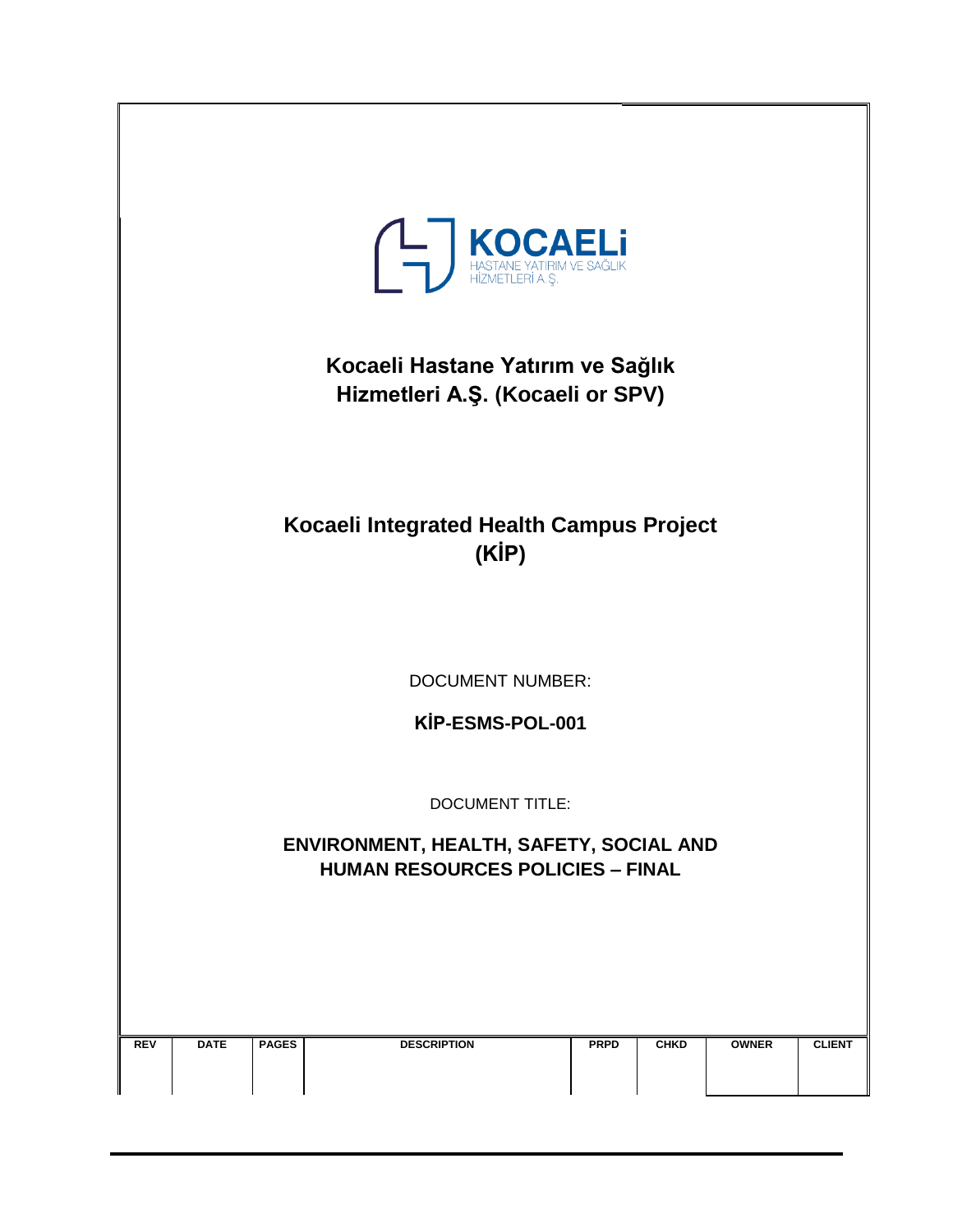|  | 100000100<br>≕ |
|--|----------------|
|--|----------------|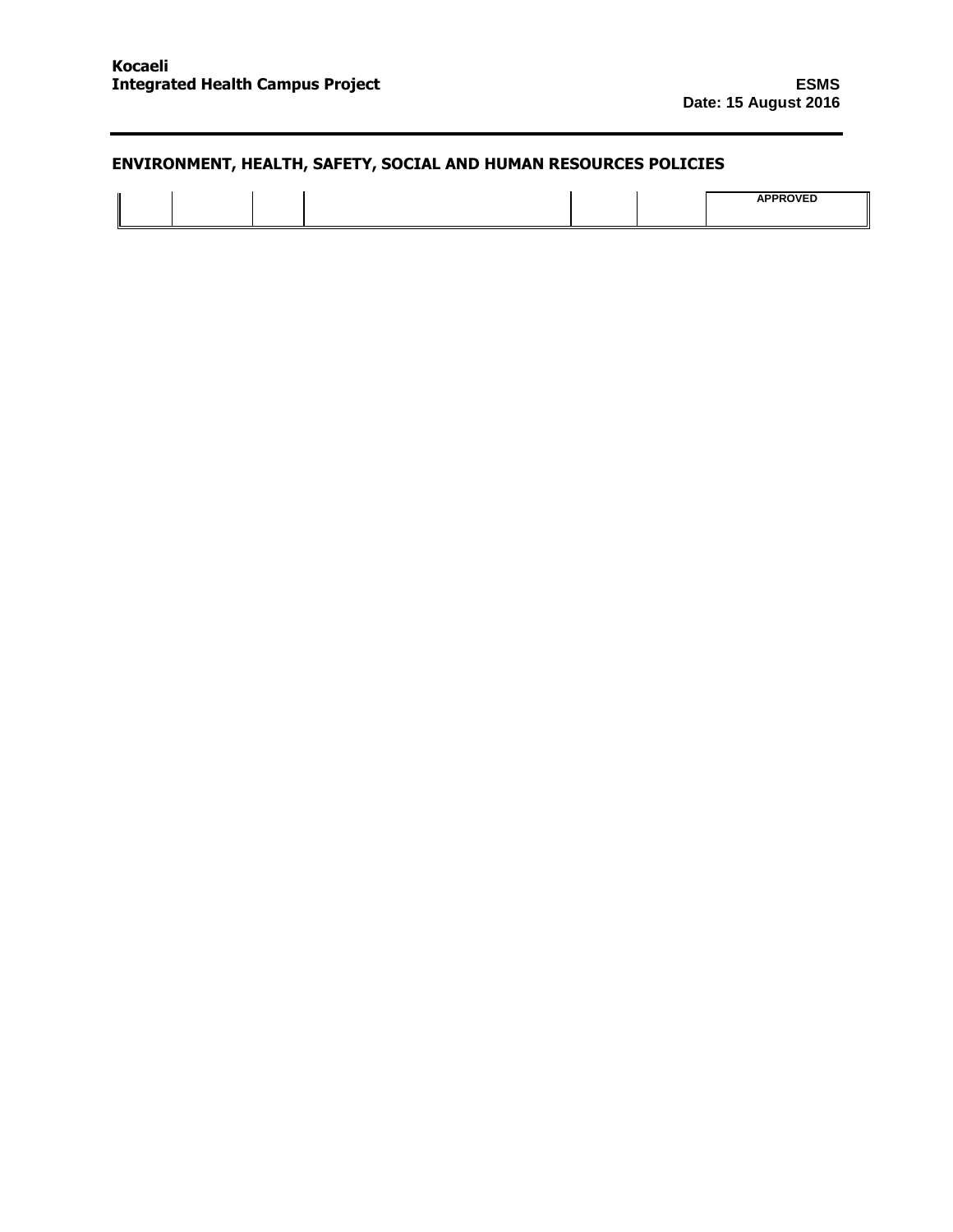Kocaeli Hastane Yatırım ve Sağlık Hizmetleri A.Ş. (SPV) is developing the **Kocaeli Integrated Health Campus Project ("KİP" or "the Project")** financed by International Financing Institutions (IFI's). IBP Campus will be constructed over a 353,381 m<sup>2</sup> land consisting of several hospitals with a total enclosed area of 353,382 m<sup>2</sup> and bed capacity of 1,180. The health campus is going to include 3 hospitals which are: the Main Hospital, the Physical Therapy and Rehabilitation Hospital and the High Security Forensic Rehabilitation Hospital. The Main Hospital includes a General Hospital, a Women & Paediatric Hospital, a Cardiovascular Hospital and an Oncology Hospital.

The Project, which will have  $335,648$  m<sup>2</sup> of closed area, will meet the future health requirements of the Kocaeli Province and its nearby provinces. When the new campus will start to operate at full capacity, it is predicted to provide healthcare services to approximately 2.5 million people and over 8,000 people (polyclinics and emergency) per day in modern conditions. SPV has developed an **Environmental and Social Assessment (ESA**) prior to construction phase in order to manage significant impacts on environment, local communities and workers. The ESA includes potential impacts, appropriate mitigation measures, monitoring activities and commitments.

SPV is committed that the operations are conducted in order to reduce impacts on **environment** to the possible extent. Environmental risks from the operations will be assessed properly in order to implement all possible prevention actions and mitigation measures.

SPV is committed that the operations will be conducted in a socially responsible way. The principles of fairness, loyalty, honesty, transparency and mutual respect will be followed. Contributing to the development of the **local communities** is aimed. A strong dialogue with stakeholders will be developed and a positive legacy in individuals and groups that collaborate with SPV is leaved.

SPV is committed that a safe, healthy, successful and dynamic workplace that foster individual abilities and encourage cooperation among **workers** is created.

SPV has developed an **Environmental And Social Management System (ESMS)** including **Environmental and Social Management Plans (ESMPs)** in order to manage risks, minimize impacts and achieve continuous performance improvement in line with the *"plan, do, check and act"* approach. The results are committed to be reported to stakeholder and affected communities periodically.

SPV is committed to comply with:

- Turkish Law, Regulations and Standards
- Commitments undertaken in the ESA
- IFC Performance Standards and IFC General and Sector Specific Guidelines
- EBRD Performance Requirements
- OPIC Environmental and Social Policy Statement
- Good International Industry Practices

SPV and EPC Contractor are committed to meet the More Stringent Requirements among above mentioned IFI and Turkish standards and requirements.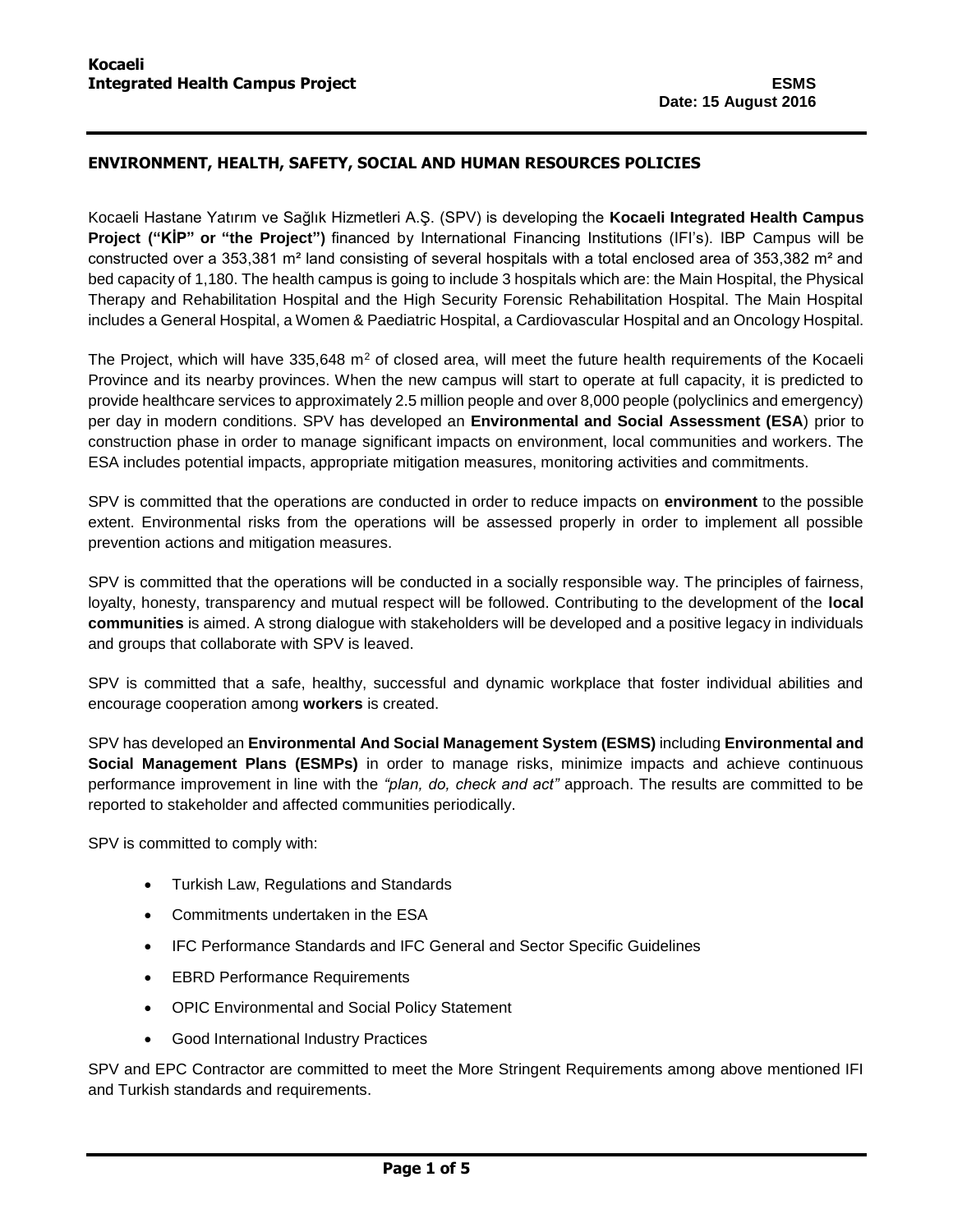Requirements of the policies, ESMS and ESMPs addresses environmental, labor and working conditions, occupational health and safety, public health and safety, process safety, social, stakeholder engagement, and security aspects specifically. These requirements are also applicable to the Construction Contractor (**EPC Contractor**) and they will be applied by both parties in close cooperation.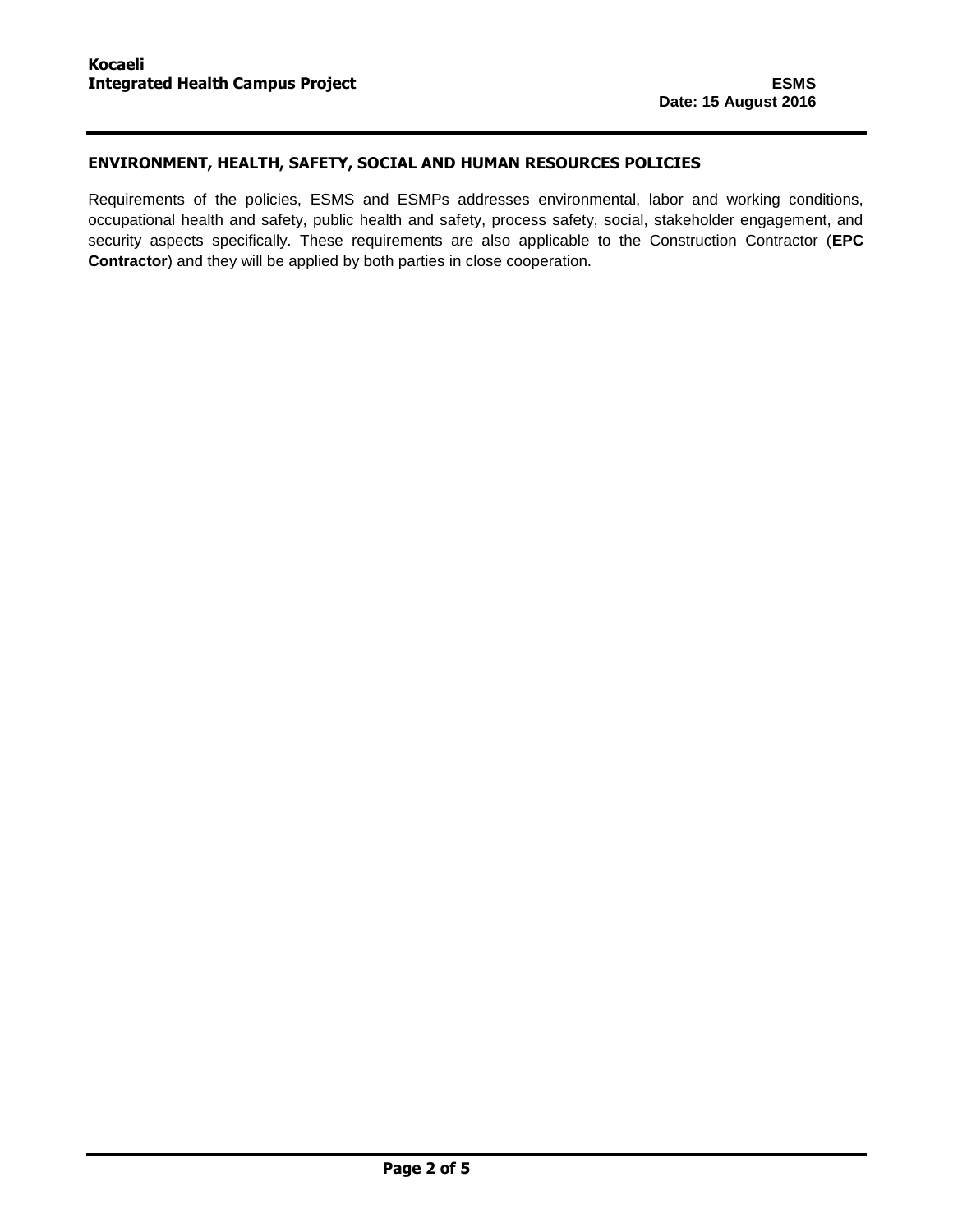### **ENVIRONMENTAL, HEALTH AND SAFETY POLICY**

- SPV will minimize impacts from the Projects activities to the environment by assessing environmental risks and applying all appropriate preventions and mitigation measures.
- SPV will take all necessary measures to ensure a healthy and safe condition and workplace for all employees, contractors, visitors and local communities.
- SPV will give the best effort to implement all necessary health and safety measures to prevent potential occupational and environmental incidents.
- SPV will identify hazards and risks, and establish rapid response mechanisms for emergency situations.
- SPV will encourage effective use of natural resources and prevent pollution of the environment. Project units will be planned, designed, constructed and operated in accordance with this commitment.
- SPV will provide necessary resources in the scope of the ESMS so as to accomplish the requirements and reach the goals.
- SPV will monitor targets and acceptance criteria indicated in the ESMP's, compare them with similar sectors and provide continuous improvement to its environmental performance.
- SPV will raise awareness among workers on the importance of acting with an environmentally responsible approach, by emphasizing collective achievements and individual tasks.
- SPV will also ensure that all employees adopt, apply and observe application of HSE rules.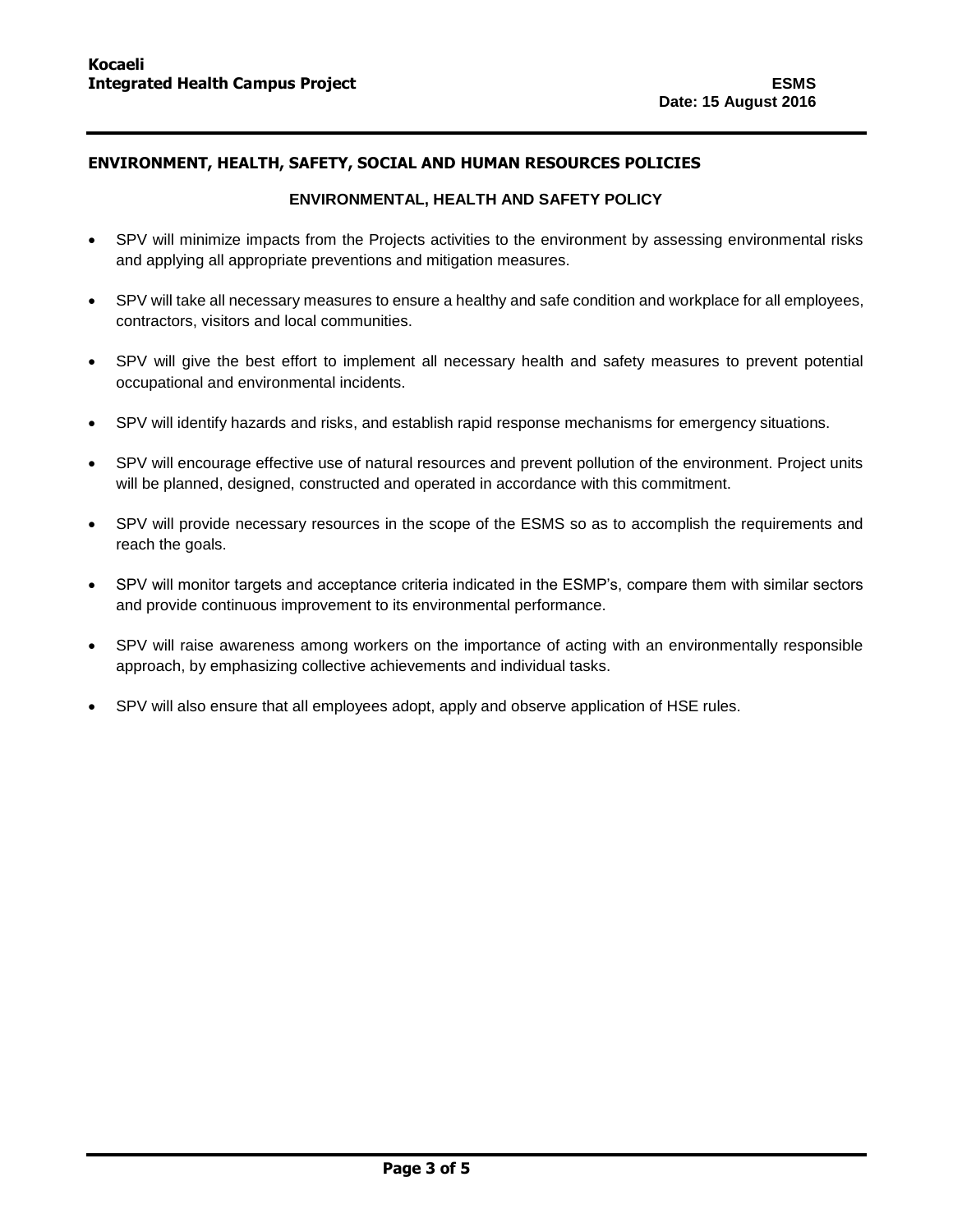## **SOCIAL POLICY**

- SPV will minimize impacts from the Projects activities to affected communities by assessing social risks and applying all appropriate preventions and mitigation measures.
- SPV will pay respect for people as a priority and commits to guarantee the rights in the Project operations.
- SPV will establish a transparent and mutually respectful relation with communities.
- SPV will implement engagement activities with affected communities in a proactive manner, disclose Project related information through appropriate and transparent means and ensure that any discrimination does not occur in this process.
- SPV will assess risks of the activities on the health of the communities; implement necessary mitigation measures to decrease health and safety risks on the community.
- SPV will ensure that means to express concerns and comments on the operations are provided to affected communities and appropriate response within a reasonable timeframe will be received by an adequate grievance mechanism procedure.
- SPV will provide the security of activities, assets and staff in an appropriate manner in order to avoid risks to workers' and communities' health and safety creating from security arrangements.
- SPV will respect cultural background of the affected communities and conduct its operations avoiding impacts on tangible and intangible cultural heritage.